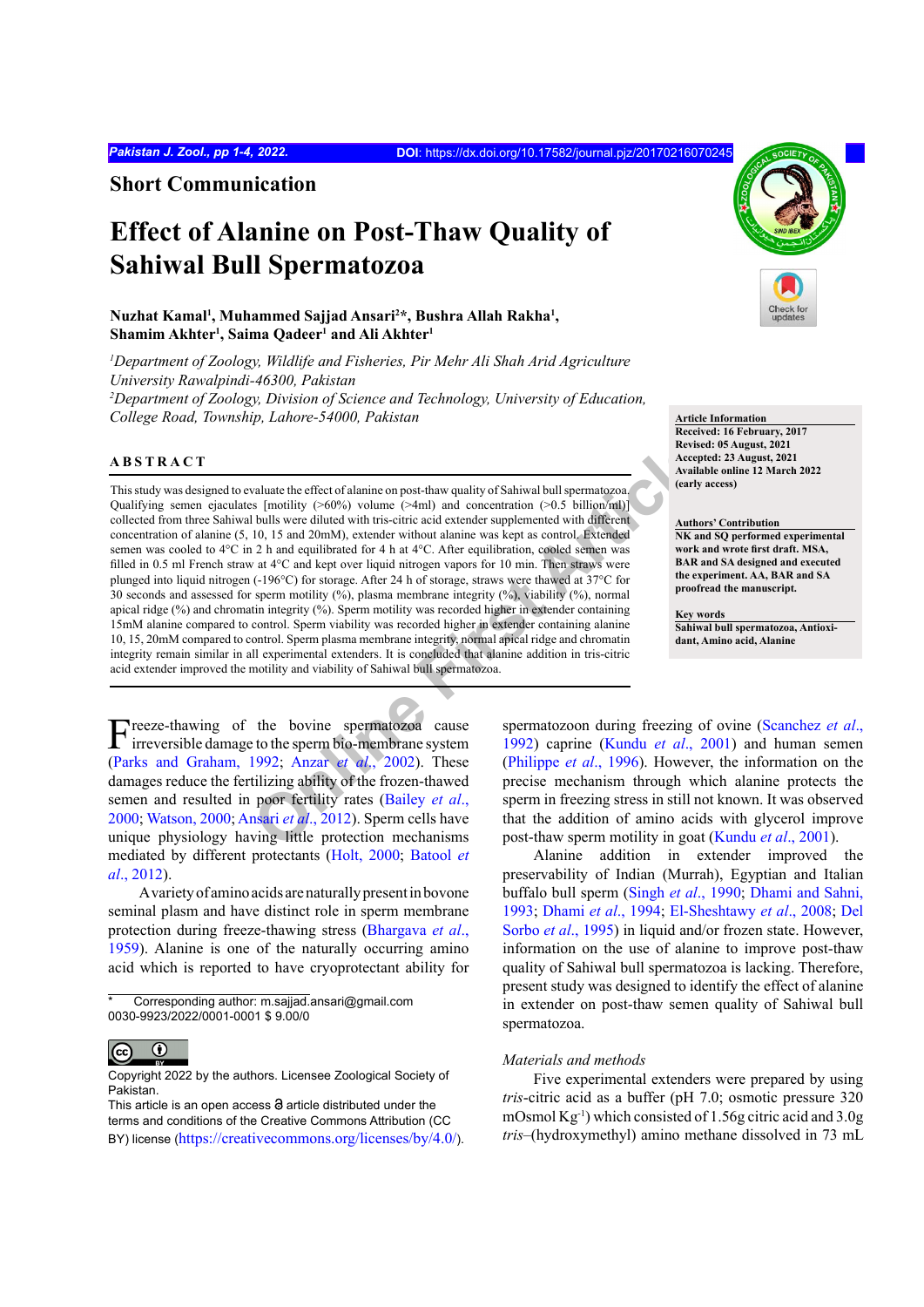distilled water. Fructose 0.2% w/v; glycerol 7%; egg yolk 20% v/v, antibiotics, benzyl penicillin (1000 IU mL−1) and streptomycin sulphate (1000 ug mL−1) were added to each of the experimental extenders. Alanine was added at the rate of 5, 10, 15, 20 mM to make experimental extenders. The extender without alanine was kept as control.

Two consecutive ejaculates were collected from three Sahiwal bulls per week with artificial vagina (42°C) for a period of three weeks (replicate). Semen was immediately transferred to laboratory for motility assessment microscopically (X400) at 37ºC. Sperm concentration was assessed by Neubauer haemocytometer. Semen samples with >60% motile spermatozoa were used for further dilution.

For diluted at 37°C with o[ne](#page-3-8) of the<br>
10-30 min. The smears were the<br>
malers at the rate of 50 × 10°mL<br>
Diluted semen was cooled to 4°C<br>
for 4 h at 4°C. Semen was filled<br>
for 4 h at 4°C. Semen was filled<br>
intate-phosphate) Semen aliquots were diluted at 37°C with one of the five experimental extenders at the rate of  $50 \times 10^6$ mL <sup>1</sup> motile spermatozoa. Diluted semen was cooled to  $4^{\circ}$ C in 2h and equilibrated for 4 h at 4°C. Semen was filled in 0.5mL French straws with suction pump at 4°C in the cold cabinet unit and straws were exposed to liquid nitrogen vapors for 10min. Straws were then plunged and stored into liquid nitrogen (-196°C). After 24 h, for each experimental extender three semen straws were thawed in a water bath at 37°C for 30 seconds to assess post-thaw semen quality.

A drop of semen was placed on a pre-warmed (37ºC) glass slide and cover slipped. Post-thaw sperm motility (%) was assessed as described in the earlier section.

Sperm plasma membrane integrity (PMI) was assessed by hypo-osmotic swelling assay (HOS) (Qadeer *et al*., [2013\)](#page-3-8). The HOS solution (osmotic pressure approximately 190mOsmol/kg) was prepared by dissolving 0.735g sodium citrate and 1.351g fructose in 100mL distilled water. For the assessment of sperm plasma membrane integrity, 50μL of the semen sample was mixed with 500μL of the prewarmed HOS solution and was incubated at 37°C for 30- 40 min. After incubation a drop of mixture was placed on a glass slide, cover slipped and visualized microscopically (400X magnification). A total of 200 spermatozoa per preparation were observed in at least five different fields. Swollen tails indicated intact, biochemically active sperm membranes, while unswollen tails indicated disrupted, inactive sperm membranes.

Sperm viability was studied by dual staining procedure (Ejaz *et al*., 2014). Equal drops of Trypan-blue and semen were placed on a slide at room temperature and mixed. Smear was air-dried and fixed with formaldehyde-neutral red for 5 min. The slides were rinsed with running distilled water and Giemsa stain (7.5%) was applied for 4 h. The slides were rinsed, air dried and a total of 200 spermatozoa were evaluated in each smear by light microscopy at 1000X magnification. Transparent or light blue sperms

with clear acrosome were considered viable being live and having intact acrosome, while sperms having a clear dark blue demarcation and blunt ended acrosome were considered dead and non-viable.

Acrosomal Integrity of sperm was assessed by the presence of normal apical ridge by mixing of 100µL of semen sample with 500 $\mu$ L of formal citrate, which was consisted of 37% commercial formaldehyde (1mL) and 2.9% (w/v) sodium citrate (99mL) ([Akhter](#page-2-7) *et al*. 2010). under phase contrast microscope oil immersion (1000X).

Sperm chromatin integrity during was assessed by toluidine blue assay ([Batool](#page-2-2) *et al*., 2012). Air dried smears of semen samples were fixed in 96% ethanol-acetone (1:1) at 4°C for 30 min, hydrolyzed with 4N HCl at 25°C for 10-30 min. The smears were then suspended in distilled water, three times for two min each. The slides were stained with toluidine blue in Mcllvaine buffer (sodium citrate-phosphate) for 10 min. Chromatin integrity was assessed with light microscopy at 1000X magnification under oil immersion. Spermatozoa stained light blue were considered to have intact chromatin and the spermatozoa stained from dark blue to violet were considered to have damaged chromatin. A total of 200 spermatozoa were studied for each sample.

Effect of adding various concentrations of alanine in extender is analyzed by the analysis of variance (ANOVA) in randomized complete block design using MSTAT-C (Ansari *et al*., 2012).

#### *Results and discussion*

The present study was designed to evaluate the effect of alanine supplementation in extender on postthaw quality viz; motility, plasma membrane integrity, viability, normal apical ridge and chromatin integrity of Sahiwal bull spermatozoa. The supplementation of *tricitric acid* extender with alanine improved the post-thaw semen characteristics viz; progressive motility, viability, acrosome and membrane integrity in ram [\(Khalili](#page-3-9) *et al*., [2010\)](#page-3-9).

Higher (P<0.05) sperm motility was recorded in extender containing 15mM alanine compared to control [\(Table I](#page-2-8)). In similar studies, alanine improved the post-thaw motility of ram spermatozoa [\(Khalili](#page-3-9) *et al*., 2010). Higher concentration of alanine resulted in the decreased sperm motility which is in-line with the findings of [Lahnsteiner](#page-3-10) *et al*[. \(1992\)](#page-3-10) and Li *et al*[. \(2003\)](#page-3-11), who reported that the high concentrations of amino acids caused a significant reduction in sperm motility.

 Sperm plasma membrane integrity, normal apical ridge and chromatin integrity did not differ (P>0.05) in all experimental extenders ([Table I](#page-2-8)). In contrary to our findings addition of alanine in semen extender for other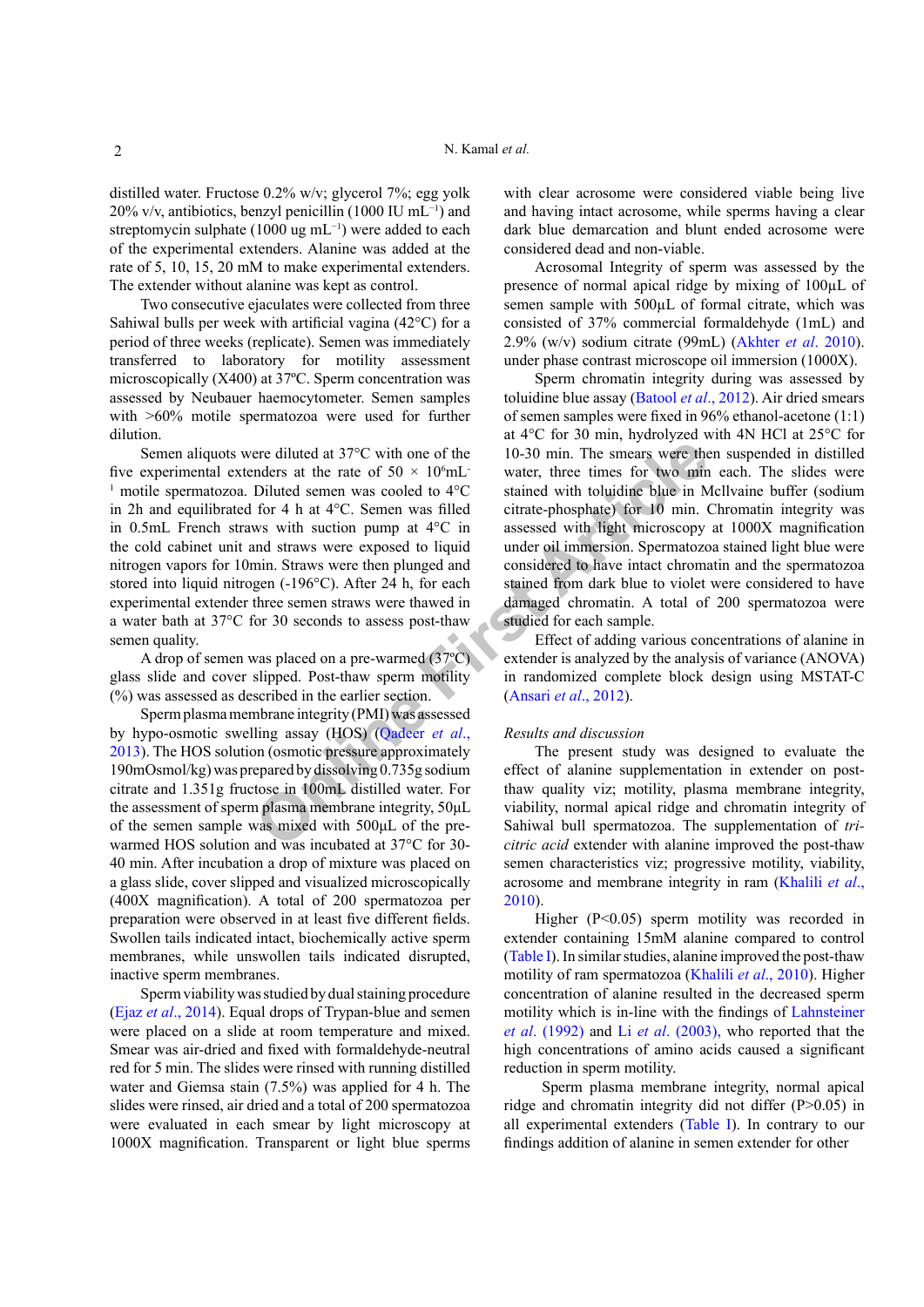| <b>Alanine</b><br>(mM) | Semen quality assays |                           |                  |                           |                            |
|------------------------|----------------------|---------------------------|------------------|---------------------------|----------------------------|
|                        | <b>Motility</b>      | Plasma membrane integrity | <b>Viability</b> | <b>Acrosome</b> integrity | <b>Chromatin integrity</b> |
| $\theta$               | $42.2 \pm 1.2c$      | $56.8 \pm 3.6$            | $39.1 \pm 1.4 b$ | $65.4 \pm 1.7$            | $95.9 \pm 1.3$             |
| -5                     | $45.6 \pm 1.0$ bc    | $57.6 \pm 2.6$            | $40.8 \pm 0.9$ b | $69.3 \pm 1.7$            | $96.4 \pm 0.8$             |
| 10                     | $47.8 \pm 1.7$ ab    | $55.7 \pm 3.3$            | $43.2 \pm 0.5a$  | $68.9 \pm 1.8$            | $96.7 \pm 0.8$             |
| 15                     | $52.8 \pm 3.0a$      | $59.5 \pm 3.3$            | 44.1 $\pm$ 0.9a  | $71.9 \pm 2.9$            | $96.8 \pm 0.5$             |
| 20                     | $50.5 \pm 2.1$ ab    | $56.3 \pm 2.9$            | $43.1 \pm 1.3a$  | $71.1 \pm 2.7$            | $95.8 \pm 0.6$             |

<span id="page-2-8"></span>Table I. Effect of alanine in extender on post thaw motility, plasma membrane integrity, viability, acrosome integrity and chromatin integrity (%) of Sahiwal bull spermatozoa.

The values with different superscript within the column differ significantly ( $P < 0.05$ ).

related species improved the motility, plasma membrane integrity and percentage of live sperm. Addition of alanine resulted in higher percentage of sperm with functional plasma membrane in ovine sperm (Uysal and Bucak, 2007; Bucak et al. 2008; Özkan et al., 2009) and caprine semen (Atessahin et al., 2008). El-Nenaey et al. (2006) suggested that the addition of alanine to the extender during freezing phase improved the normal acrosome of frozen-thawed spermatozoa in buck. It is reported that alanine supplementation improved percent live sperms in ram (Bucak et al., 2008); stallion (Trimeche et al., 1999), goat (Kundu et al., 2001) and buffalo bull sperms (El-Sheshtawy et al., 2008). It is suggested that differences in protective effects of alanine may be due to the species differences and species specific unique physiology of the spermatozoa.

Sperm viability is an important indicator for the assessment of fertility of bovine semen. The viability assessed through this dual staining procedure is highly related with fertility of bull semen (Tartaglione and Ritta, 2004). The data on the effect of alanine on viability of Sahiwal bull spermatozoa is given in (Table I). Percentage of sperm with live acrosome was higher in extender contain alanine 10, 15 and 20mM compared to control. Viability of spermatozoa percentage affects the fertility of bovine semen (Aalseth and Saacke, 1986). Moreover, an improvement in sperm viability has been reported to be highly correlated with alanine content of the bovine spermatozoa. It is reported that alanine supplementation improved sperm viability in ram (Bucak et al., 2008), stallion (Trimeche et al., 1999), goat (Kundu et al., 2001) and bovine sperm (El-Sheshtawy et al., 2008). In conclusion, alanine addition in tris-citric acid semen extender improved motility and viability of the Sahiwal bull spermatozoa.

#### Statement of conflict of interest

The authors have declared no conflict of interest.

References

- <span id="page-2-12"></span>Aalseth, E.P. and Saacke, R.G., 1986. Gamete Res., 15: 73-81. https://doi.org/10.1002/mrd.1120150108
- <span id="page-2-7"></span>Akhter, S., Ansari, M.S., Rakha, B.A., Andrabi, S.H.M., Iqbal, S. and Ullah, N., 2010. Theriogenology,  $74:$ 951-955. https://doi.org/10.1016/j. theriogenology.2010.04.024
- Ansari, M.S., Rakha, B.A., Andrabi, S.H.M., Ullah, N., Iqbal, R., Holt, W.V. and Akhter, S., 2012. Reprod. *Biol.*, 12: 271-276. https://doi.org/10.1016/j. repbio.2012.10.001
- <span id="page-2-0"></span>Anzar, M., He, L., Buhr, M.M., Kroetsch, T.G. and Pauls, K.P., 2002. Biol. Reprod., 66: 354-360. https://doi.org/10.1095/biolreprod66.2.354
- <span id="page-2-10"></span>Atessahin, A., Bucak, M.N., Tuncer, P.B. and Kizil, M., 2008. Small Rum. Res., 77: 38-44. https://doi. org/10.1016/j.smallrumres.2008.03.002
- <span id="page-2-1"></span>Bailey, J.L., Bilodeau, J.F. and Cormier, N., 2000. J. Androl., 22: 508-515.
- <span id="page-2-2"></span>Batool, A., Mehboob, K., Qadeer, S., Ansari, M.S., Rakha, B.A., Ullah, N., Andrabi, S.M.H. and Akhter, S., 2012. Pakistan J. Zool., 44: 1487-1491.
- <span id="page-2-3"></span>Bhargava, P.M., Bishop, M.W.H. and Work, T.S., 1959. Biochem. J., 73: 242-247. https://doi.org/10.1042/ bj0730242
- <span id="page-2-9"></span>Bucak M.N., Atessahin, A. and Yuce, A., 2008. Small Rumin. Res., 75: 128-134. https://doi.org/10.1016/j. smallrumres.2007.09.002
- <span id="page-2-6"></span>Del Sorbo, C., Fasano, G., Fabbrocini, A., Lavadera, S.L., and Sansone, G., 1995. Bergamo, Italy, 1: 585-588.
- <span id="page-2-4"></span>Dhami, A.J. and Sahni, K.L., 1993. Buffalo J., 1: 55-64.
- <span id="page-2-5"></span>Dhami, A.J., Jani, V.R., Mohan, G., and Sahni, K.L., 1994. Buffalo J., 1: 35-45.
- Ejaz, R., Ansari, M.S., Rakha, B.A., Ullah, N., Husna, A.U., Iqbal, R. and Akhter, S., 2014. Reprod. Domest. Anim., 49: 122-125. https://doi. org/10.1111/rda.12239
- <span id="page-2-11"></span>El-Nenaey, M.H., El-Sharbieny, M.A., Abdel-Khalek,